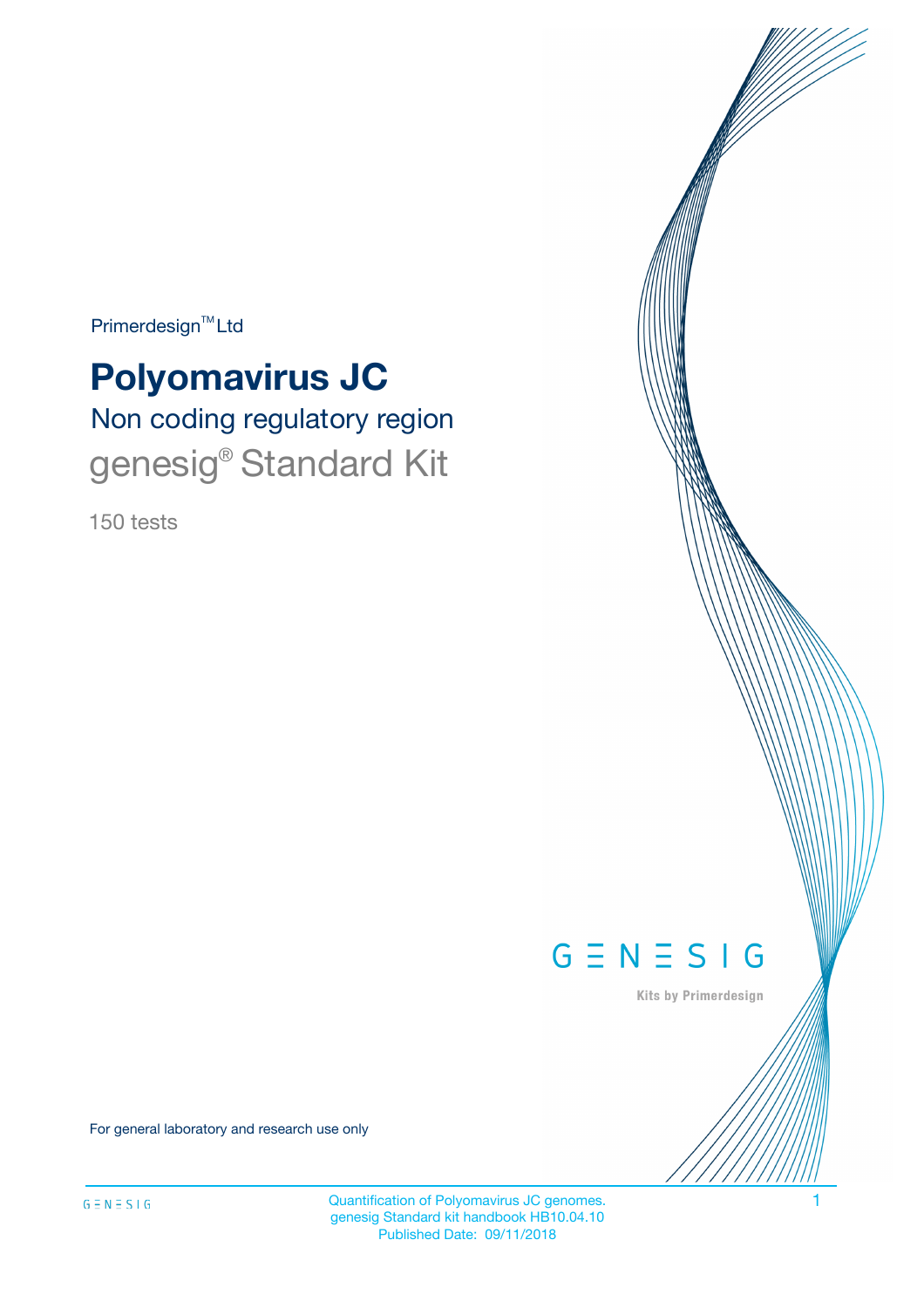# Introduction to Polyomavirus JC

Polyomavirus is the sole genus of viruses within the family Polyomaviridae. Polyomaviruses are DNA-based (double-stranded DNA,~5000 base pairs, circular genome), small (40-50 nanometers in diameter), and icosahedral in shape, and do not have a lipoprotein envelope. They are potentially oncogenic (tumor-causing); they often persist as latent infections in a host without causing disease, but may produce tumors in a host of a different species, or a host with an ineffective immune system. The name polyoma refers to the viruses' ability to produce multiple (poly-) tumors (-oma).

There are four polyomaviruses found in humans: JC virus, which can infect the respiratory system, kidneys, or brain (sometimes causing the fatal progressive multifocal leukoencephalopathy in the latter case), and JC virus, which produces a mild respiratory infection and can affect the kidneys of immunosuppressed transplant patients. Both viruses are very widespread: approximately 80 percent of the adult population in the United States have antibodies to JC and JC. Two recently discovered polyomaviruses, KI (Karolinska Institute) and WU (Washington University) viruses, are closely related to each other and have been isolated from respiratory secretions. In Jan 2008, a new species, Merkel cell polyoma virus, was described as the likely causative agent of Merkel skin cancer.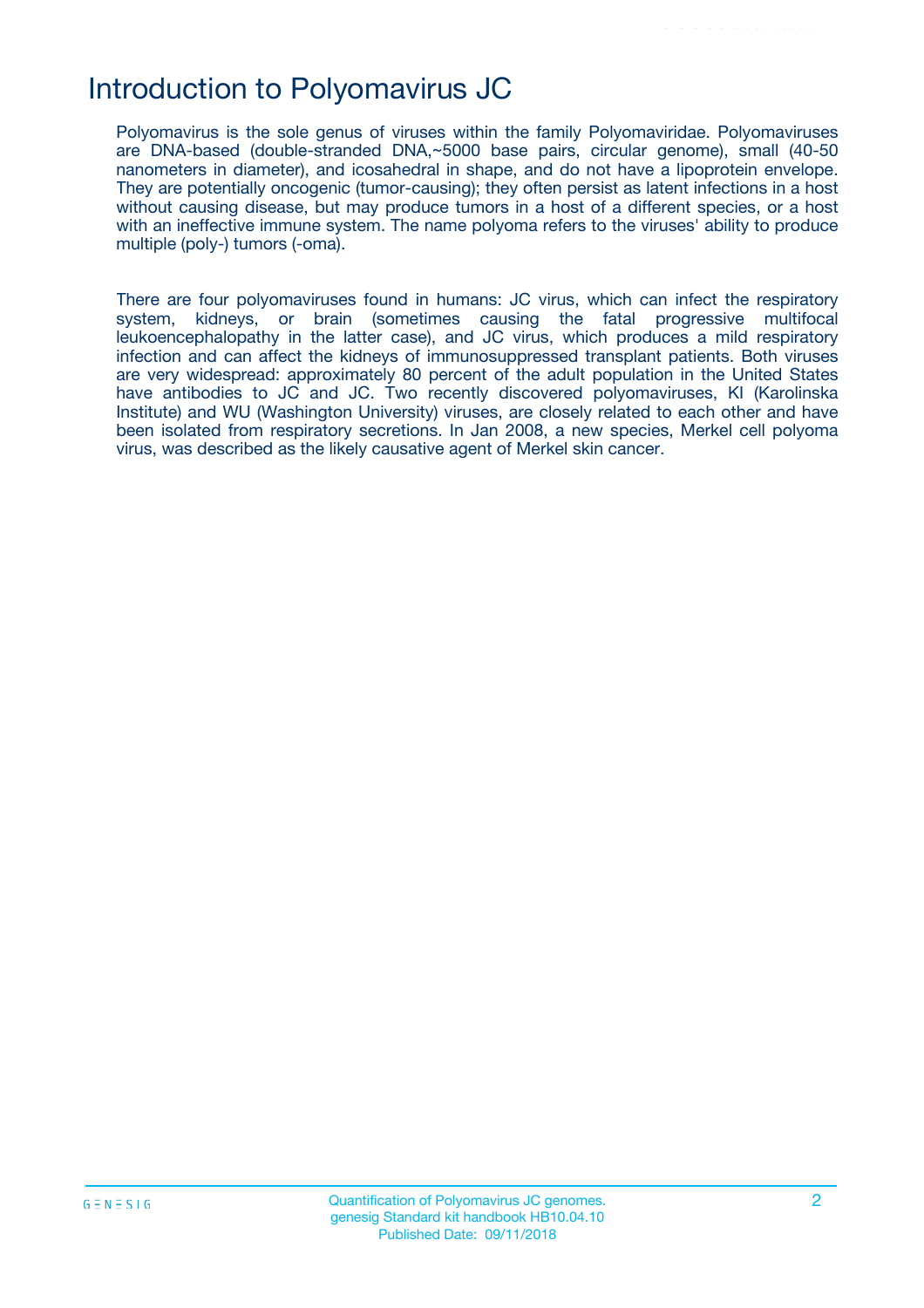# **Specificity**

The Primerdesign genesig Kit for Polyomavirus JC (JCV) genomes is designed for the in vitro quantification of JCV genomes. The kit is designed to have a broad detection profile. Specifically, the primers represent 100% homology with over 95% of the NCBI database reference sequences available at the time of design.

The dynamics of genetic variation means that new sequence information may become available after the initial design. Primerdesign periodically reviews the detection profiles of our kits and when required releases new versions.

Our kit for human JC Polyomavirus has been designed for the specific and exclusive in vitro quantification of this species and does not detect the closely related BK Polyomavirus. The primers and probe sequences in this kit have 100% homology with over 95% of reference sequences in the NCBI database based on a comprehensive bioinformatics analysis.

If you require further information, or have a specific question about the detection profile of this kit then please send an e.mail to enquiry@primerdesign.co.uk and our bioinformatics team will answer your question.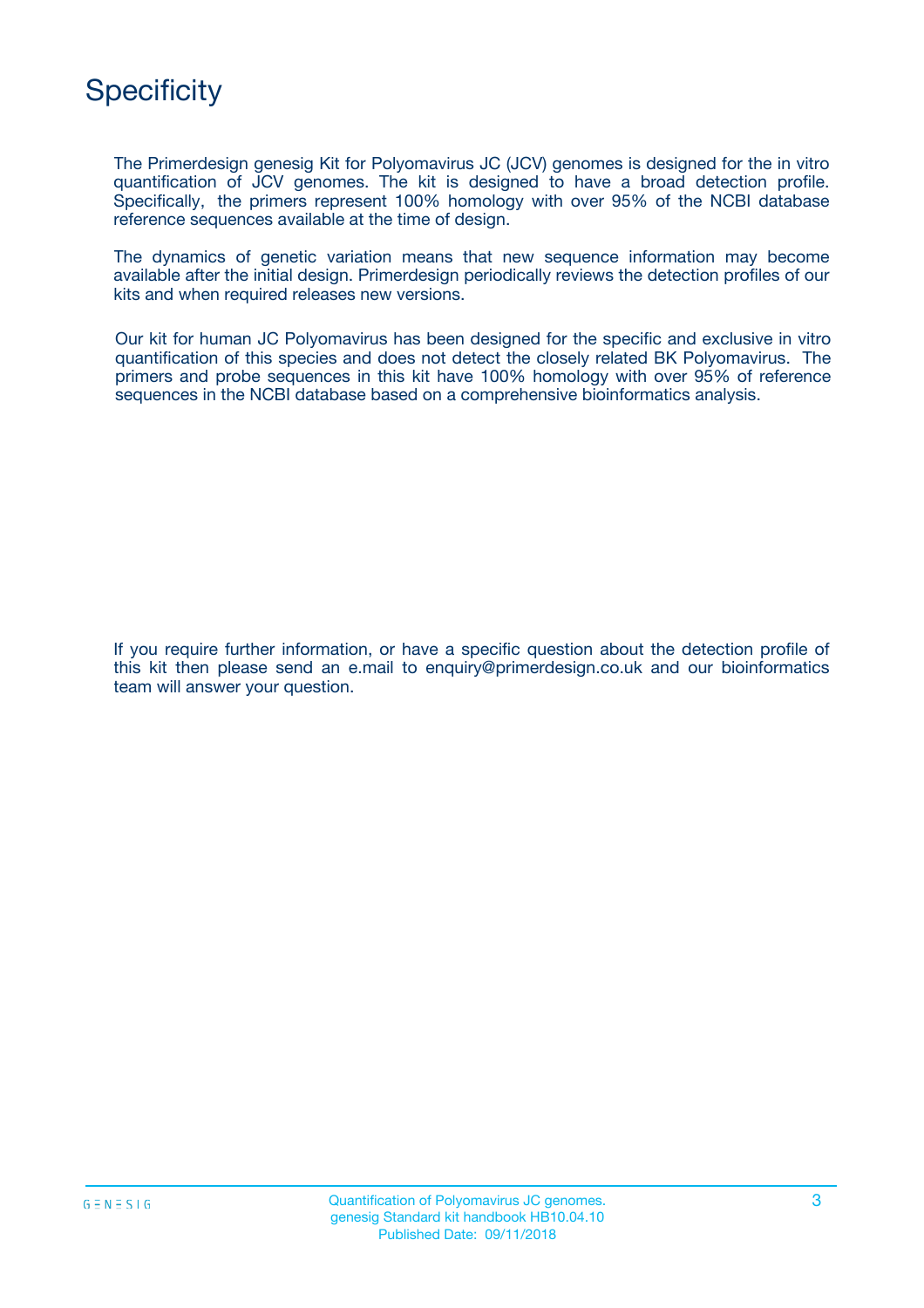# Kit contents

- **JCV specific primer/probe mix (150 reactions BROWN)** FAM labelled
- **JCV positive control template (for Standard curve RED)**
- **RNase/DNase free water (WHITE)** for resuspension of primer/probe mixes
- **Template preparation buffer (YELLOW)** for resuspension of positive control template and standard curve preparation

# Reagents and equipment to be supplied by the user

#### **Real-time PCR Instrument**

#### **Extraction kit**

This kit is recommended for use with genesig Easy DNA/RNA extraction kit. However, it is designed to work well with all processes that yield high quality RNA and DNA with minimal PCR inhibitors.

#### **oasig**TM **lyophilised or Precision**®**PLUS 2X qPCR Master Mix**

This kit is intended for use with oasig or PrecisionPLUS2X qPCR Master Mix.

**Pipettors and Tips**

**Vortex and centrifuge**

**Thin walled 1.5 ml PCR reaction tubes**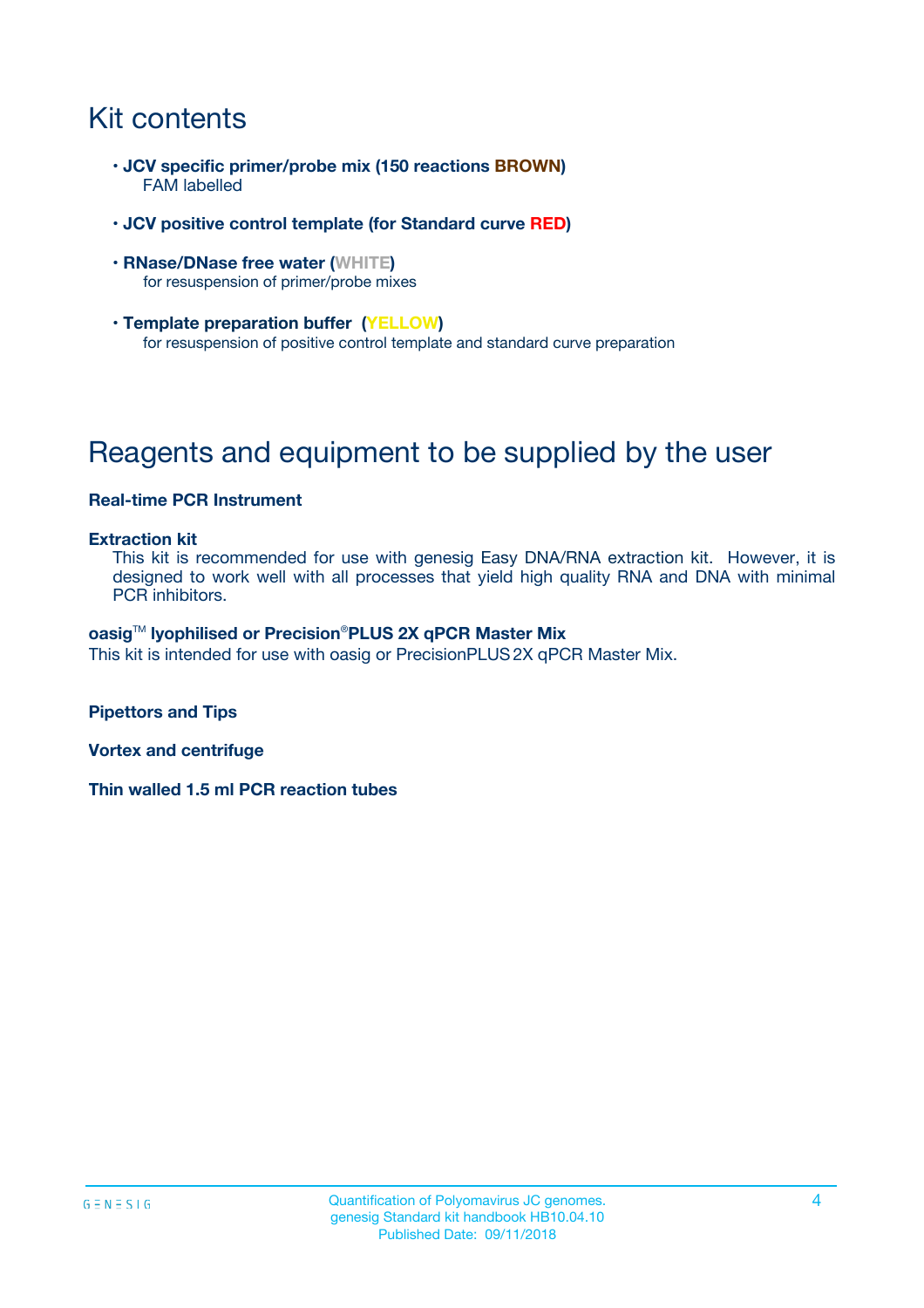### Kit storage and stability

This kit is stable at room temperature but should be stored at -20ºC on arrival. Once the lyophilised components have been resuspended they should not be exposed to temperatures above -20°C for longer than 30 minutes at a time and unnecessary repeated freeze/thawing should be avoided. The kit is stable for six months from the date of resuspension under these circumstances.

If a standard curve dilution series is prepared this can be stored frozen for an extended period. If you see any degradation in this serial dilution a fresh standard curve can be prepared from the positive control.

Primerdesign does not recommend using the kit after the expiry date stated on the pack.

### Suitable sample material

All kinds of sample material suited for PCR amplification can be used. Please ensure the samples are suitable in terms of purity, concentration, and DNA integrity. Always run at least one negative control with the samples. To prepare a negative-control, replace the template DNA sample with RNase/DNase free water.

### Dynamic range of test

Under optimal PCR conditions genesig JCV detection kits have very high priming efficiencies of >95% and can detect less than 100 copies of target template.

### Notices and disclaimers

This product is developed, designed and sold for research purposes only. It is not intended for human diagnostic or drug purposes or to be administered to humans unless clearly expressed for that purpose by the Food and Drug Administration in the USA or the appropriate regulatory authorities in the country of use. During the warranty period Primerdesign genesig detection kits allow precise and reproducible data recovery combined with excellent sensitivity. For data obtained by violation to the general GLP guidelines and the manufacturer's recommendations the right to claim under guarantee is expired. PCR is a proprietary technology covered by several US and foreign patents. These patents are owned by Roche Molecular Systems Inc. and have been sub-licensed by PE Corporation in certain fields. Depending on your specific application you may need a license from Roche or PE to practice PCR. Additional information on purchasing licenses to practice the PCR process may be obtained by contacting the Director of Licensing at Roche Molecular Systems, 1145 Atlantic Avenue, Alameda, CA 94501 or Applied Biosystems business group of the Applera Corporation, 850 Lincoln Centre Drive, Foster City, CA 94404. In addition, the 5' nuclease assay and other homogeneous amplification methods used in connection with the PCR process may be covered by U.S. Patents 5,210,015 and 5,487,972, owned by Roche Molecular Systems, Inc, and by U.S. Patent 5,538,848, owned by The Perkin-Elmer Corporation.

### Trademarks

Primerdesign™ is a trademark of Primerdesign Ltd.

genesig $^\circledR$  is a registered trademark of Primerdesign Ltd.

The PCR process is covered by US Patents 4,683,195, and 4,683,202 and foreign equivalents owned by Hoffmann-La Roche AG. BI, ABI PRISM® GeneAmp® and MicroAmp® are registered trademarks of the Applera Genomics (Applied Biosystems Corporation). BIOMEK® is a registered trademark of Beckman Instruments, Inc.; iCycler™ is a registered trademark of Bio-Rad Laboratories, Rotor-Gene is a trademark of Corbett Research. LightCycler™ is a registered trademark of the Idaho Technology Inc. GeneAmp®, TaqMan® and AmpliTaqGold® are registered trademarks of Roche Molecular Systems, Inc., The purchase of the Primerdesign reagents cannot be construed as an authorization or implicit license to practice PCR under any patents held by Hoffmann-LaRoche Inc.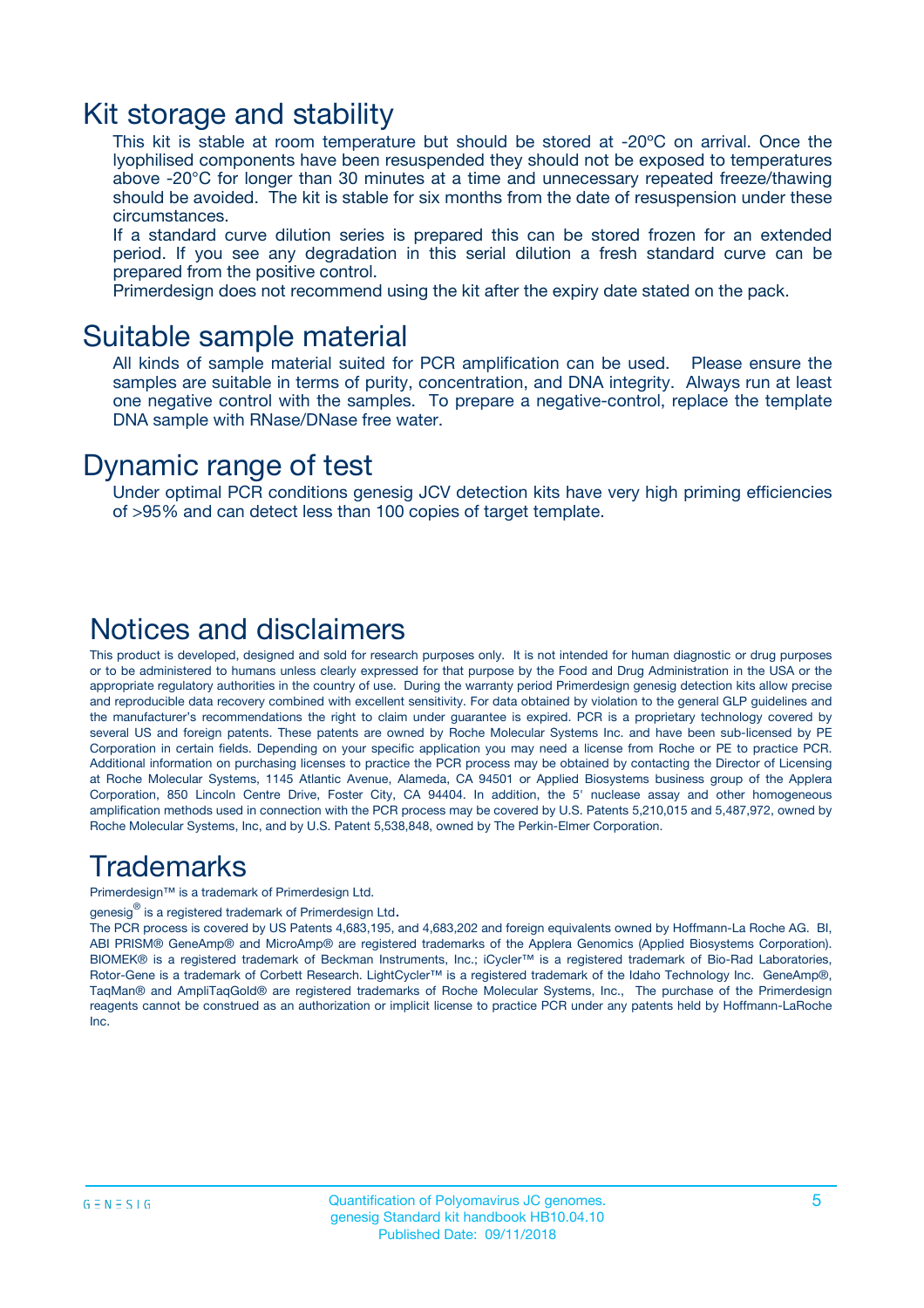# Principles of the test

#### **Real-time PCR**

A JCV specific primer and probe mix is provided and this can be detected through the FAM channel.

The primer and probe mix provided exploits the so-called TaqMan® principle. During PCR amplification, forward and reverse primers hybridize to the JCV DNA. A fluorogenic probe is included in the same reaction mixture which consists of a DNA probe labeled with a 5`-dye and a 3`-quencher. During PCR amplification, the probe is cleaved and the reporter dye and quencher are separated. The resulting increase in fluorescence can be detected on a range of qPCR platforms.

#### **Positive control**

For copy number determination and as a positive control for the PCR set up, the kit contains a positive control template. This can be used to generate a standard curve of JCV copy number / Cq value. Alternatively the positive control can be used at a single dilution where full quantitative analysis of the samples is not required. Each time the kit is used, at least one positive control reaction must be included in the run. A positive result indicates that the primers and probes for detecting the target JCV gene worked properly in that particular experimental scenario. If a negative result is obtained the test results are invalid and must be repeated. Care should be taken to ensure that the positive control does not contaminate any other kit component which would lead to false-positive results. This can be achieved by handling this component in a Post PCR environment. Care should also be taken to avoid cross-contamination of other samples when adding the positive control to the run. This can be avoided by sealing all other samples and negative controls before pipetting the positive control into the positive control well.

#### **Negative control**

To validate any positive findings a negative control reaction should be included every time the kit is used. For this reaction the RNase/DNase free water should be used instead of template. A negative result indicates that the reagents have not become contaminated while setting up the run.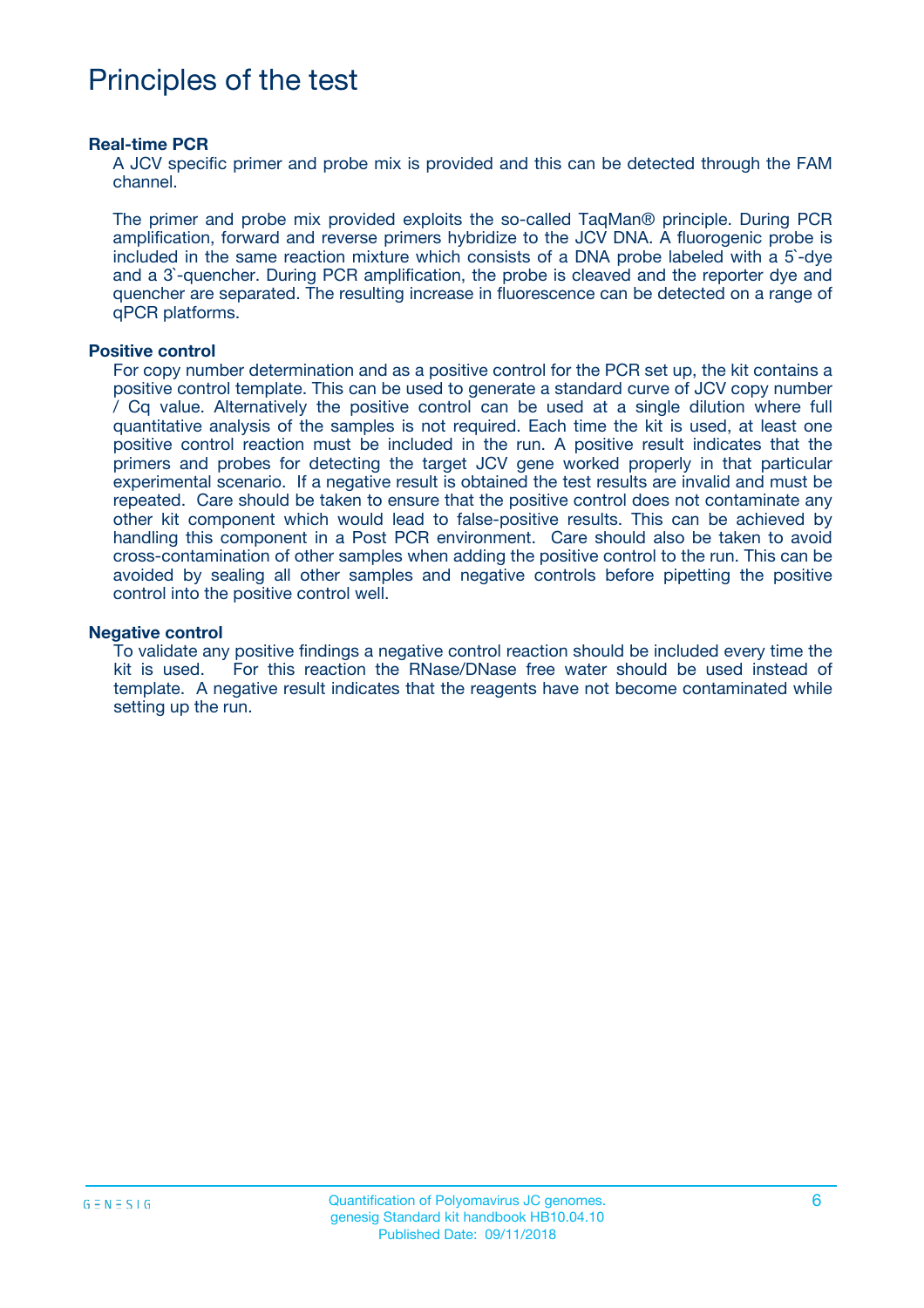### Resuspension protocol

To minimize the risk of contamination with foreign DNA, we recommend that all pipetting be performed in a PCR clean environment. Ideally this would be a designated PCR lab or PCR cabinet. Filter tips are recommended for all pipetting steps.

#### **1. Pulse-spin each tube in a centrifuge before opening.**

This will ensure lyophilised primer and probe mix is in the base of the tube and is not spilt upon opening the tube.

**2. Resuspend the kit components in the RNase/DNase free water supplied, according to the table below.**

To ensure complete resuspension, vortex each tube thoroughly.

| Component - resuspend in water | Volume      |
|--------------------------------|-------------|
| <b>Pre-PCR pack</b>            |             |
| JCV primer/probe mix (BROWN)   | $165$ $\mu$ |

#### **3. Resuspend the positive control template in the template preparation buffer supplied, according to the table below:**

To ensure complete resuspension, vortex the tube thoroughly.

| Component - resuspend in template preparation buffer | Volume  |
|------------------------------------------------------|---------|
| <b>Post-PCR heat-sealed foil</b>                     |         |
| JCV Positive Control Template (RED) *                | $500$ µ |

\* This component contains high copy number template and is a VERY significant contamination risk. It must be opened and handled in a separate laboratory environment, away from the other components.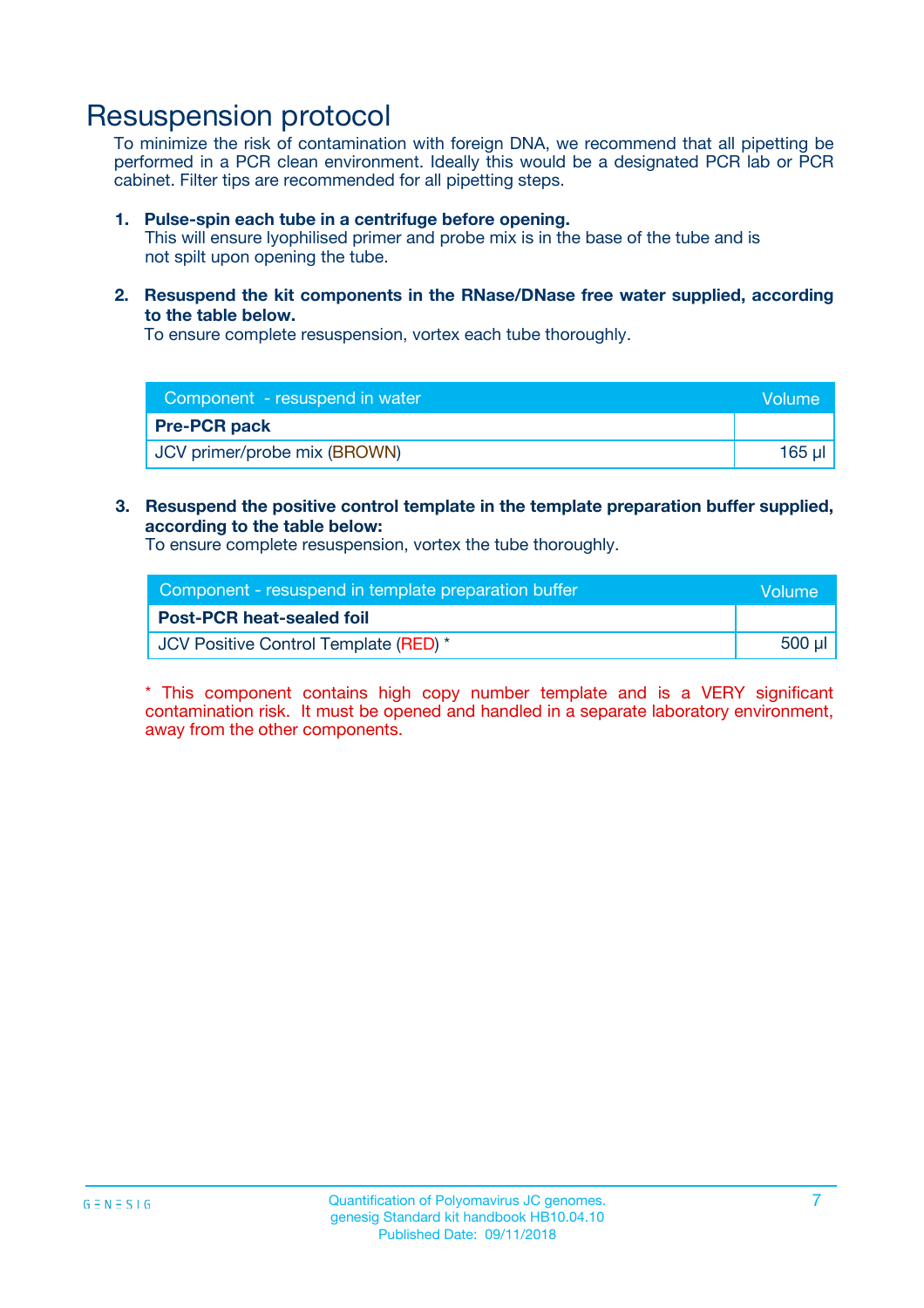# qPCR detection protocol

**1. For each DNA sample prepare a reaction mix according to the table below:** Include sufficient reactions for positive and negative controls.

| Component                                 | Volume          |
|-------------------------------------------|-----------------|
| oasig or PrecisionPLUS 2X qPCR Master Mix | 10 $\mu$        |
| JCV primer/probe mix (BROWN)              | 1 $\mu$         |
| <b>RNase/DNase free water (WHITE)</b>     | $4 \mu$         |
| <b>Final Volume</b>                       | 15 <sub>µ</sub> |

- **2. Pipette 15µl of this mix into each well according to your qPCR experimental plate set up.**
- **3. Prepare DNA templates for each of your samples.**
- **4. Pipette 5µl of DNA template into each well, according to your experimental plate set up.**

For negative control wells use 5µl of RNase/DNase free water. The final volume in each well is 20µl.

**5. If a standard curve is included for quantitative analysis, prepare a reaction mix according to the table below:**

| Component                                 | Volume          |
|-------------------------------------------|-----------------|
| oasig or PrecisionPLUS 2X qPCR Master Mix | 10 µl           |
| JCV primer/probe mix (BROWN)              | 1 µI            |
| <b>RNase/DNase free water (WHITE)</b>     | $4 \mu$         |
| <b>Final Volume</b>                       | 15 <sub>µ</sub> |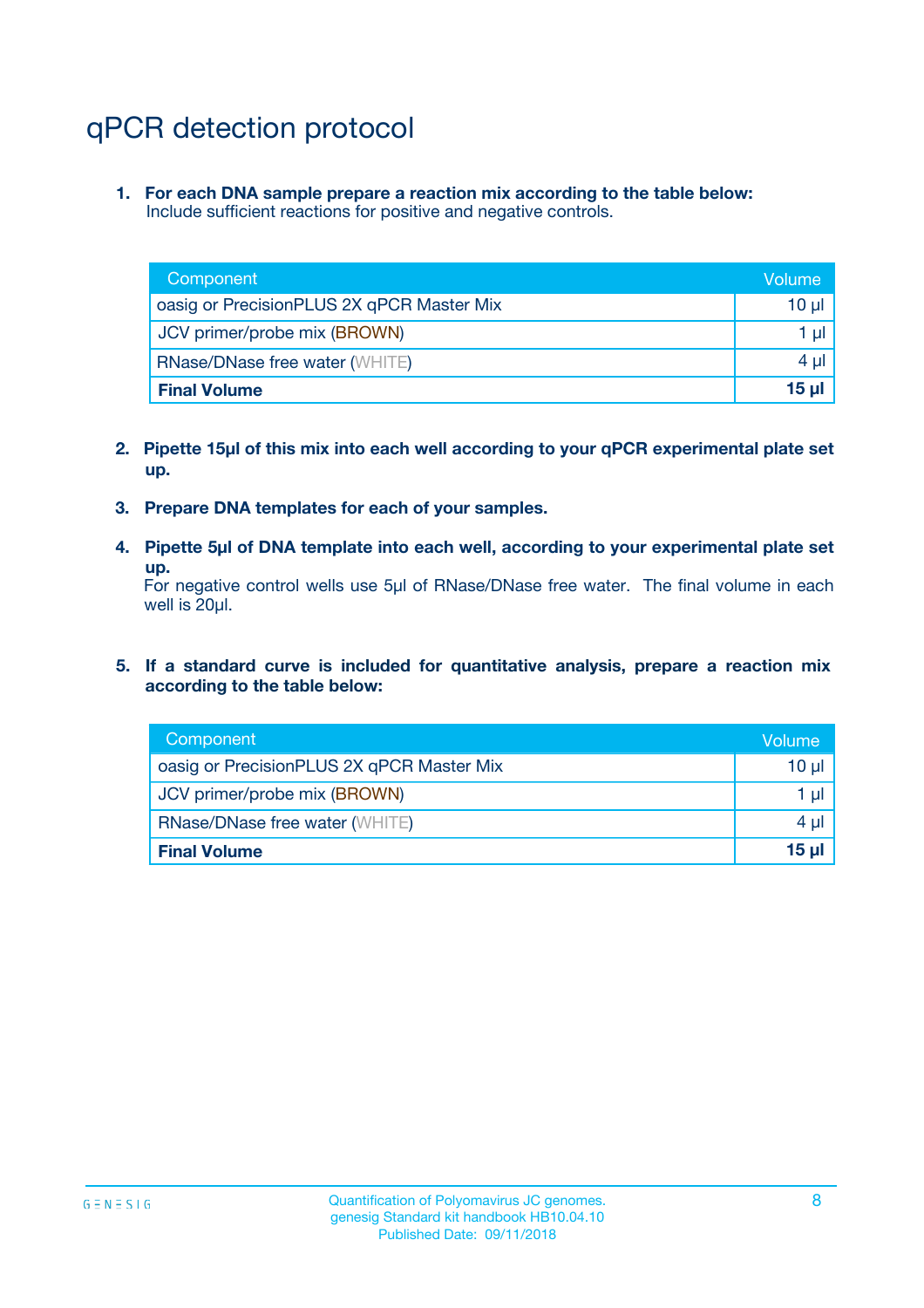### **6. Preparation of a standard curve dilution series.**

- 1) Pipette 90µl of template preparation buffer into 5 tubes and label 2-6
- 2) Pipette 10µl of Positive Control Template (RED) into tube 2
- 3) Vortex thoroughly
- 4) Change pipette tip and pipette 10µl from tube 2 into tube 3
- 5) Vortex thoroughly

Repeat steps 4 and 5 to complete the dilution series

| <b>Standard Curve</b>         | Copy Number*           |
|-------------------------------|------------------------|
| Tube 1 Positive control (RED) | $2 \times 10^5$ per µl |
| Tube 2                        | $2 \times 10^4$ per µl |
| Tube 3                        | $2 \times 10^3$ per µl |
| Tube 4                        | $2 \times 10^2$ per µl |
| Tube 5                        | $20$ per $\mu$         |
| Tube 6                        | 2 per µl               |

\*The quantitative results produced by the genesig JCV kit can be converted to International Units by multiplying copy numbers by 0.27. This conversion factor was developed using RNA/DNA extracted (where applicable) from the WHO International Standard for JCV.

Users of this kit are advised that the conversion factor serves as a guide. For the highest level of accuracy, it is best practice to calculate conversion factors independently using the WHO International Standard. If unsure, please contact your local sales representative for details regarding the generation of the conversion factor to ensure it is applied in the most appropriate fashion.

7. Pipette 5µl of standard template into each well for the standard curve according to your experimental plate set up.

The final volume in each well is 20µl.

# qPCR amplification protocol

Amplification conditions using oasig or PrecisionPLUS2X qPCR Master Mix.

| <b>Step</b> |                   | <b>Time</b>     | <b>Temp</b> |
|-------------|-------------------|-----------------|-------------|
|             | Enzyme activation | 2 min           | 95 °C       |
| Cycling x50 | Denaturation      | 10 <sub>s</sub> | 95 $°C$     |
|             | DATA COLLECTION * | 60 s            | 60 °C       |

\* Fluorogenic data should be collected during this step through the FAM channel